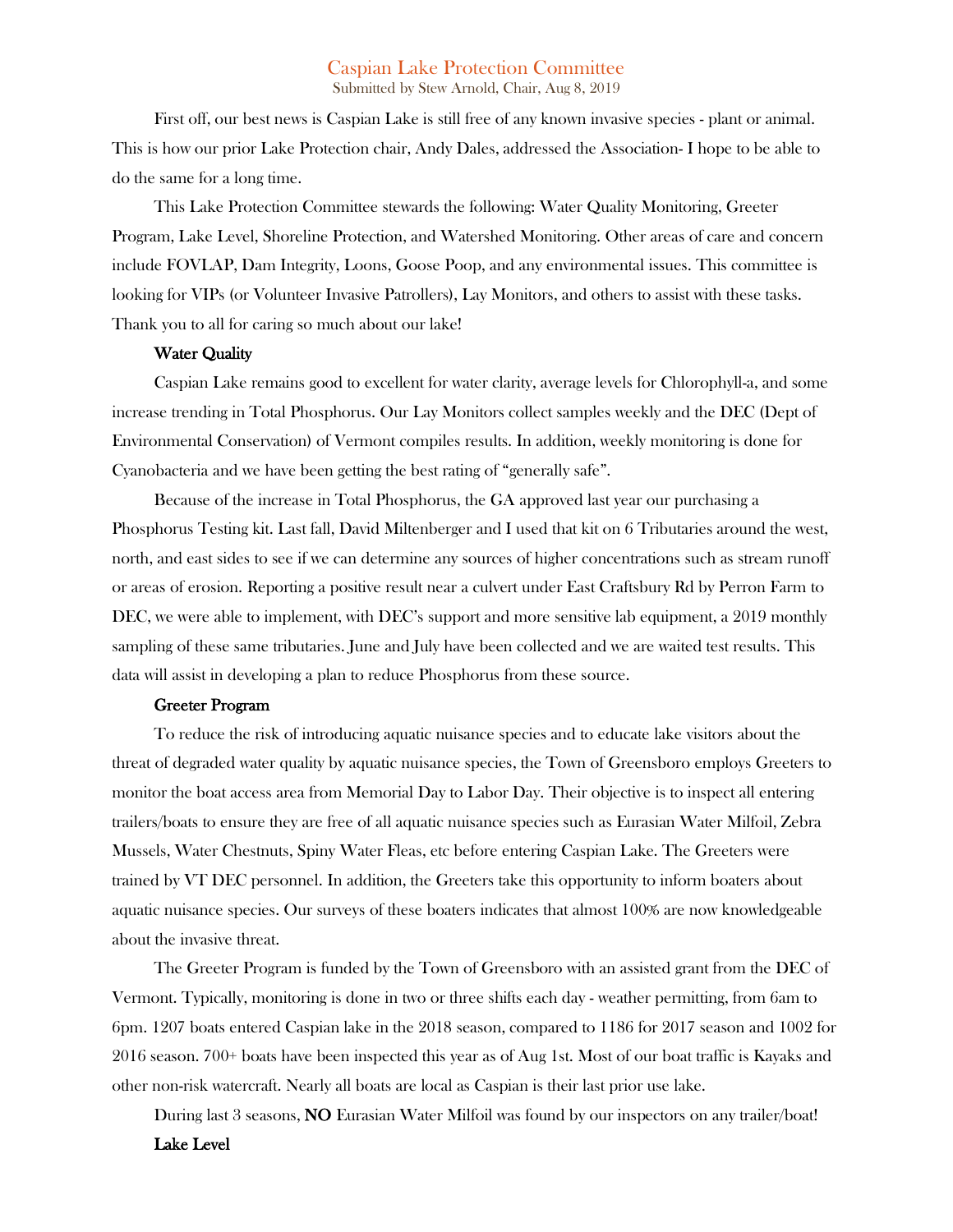The past 4 winter and spring's extremely high water and ice break-up combined with high winds has caused significant damage to shoreline and property around the lake. We have addressed this issue multiple times with the Department of Environmental Conservation and they agreed to opening the dam weir 1 inch (we had suggested 6 - 8 inches). The opening occurred in early January 2018. Shoreline damage occurred that February and combined shoreline & property damage occurred during ice out in May 2018. This experiment was not successful in achieving our objectives to lower the high lake levels by lowering the annual lake level average. Another meeting in Fall 2018 with DEC concluded with their turning down our request for a greater weir opening. This early May, the lake level reached an extreme high, where it was less than 1/2 inch from breaching the dam. An emergency order by the State Dam Engineers opened the weir to full. This stopped the rise just in time and in a month's time, the lake returned to normal seasonal level. The weir was reset to the current 6 inches opening. We will continue to monitor this issue.

## Shoreline Protection and Watershed Monitoring

There are educational opportunities available for our community in both of these areas. The state has developed a "Lake Wise" Program is give shoreline owners guides to best practices on maintaining environmentally friendly approaches to the lake. In addition, there are state resources available for towns and property owners to review best practices in repair or replacement of culverts, drain systems, and road maintenance in our watershed.

## FOVLAP - Federation Of Vermont Lakes And Ponds

We have board representation on this statewide association which meets monthly to address common areas of concern for all lakes and ponds. They sponsor educational opportunities with a Spring (and sometimes Fall) Seminar and Summer Annual Meeting. Greatest concern last year was the re-education of Act 67 - to crack down on the transport of aquatic plants and all invasive species. This year, the increase in Phosphorus in lakes state wide is getting additional attention.

### Dam Integrity

Caspian Lake's outflow is control by a dam owned by Hardwick Electric. This dam got a poor rating in it's last inspection and is showing major signs of stress. Hardwick Electric has been very responsive when asked to remove blockages and has made major improvements to beach side of dam. We will assist all powers available to address these concerns before an actual failure occurs.

### Loons

We have had our 4th summer with successful hatching of chicks off Burlington Point. Our team of Linda and Bill Shatney, Nina and Greg Sharp, Eric Hanson, myself, and many others keep a watchful eye on the mating pair and chick(s). This year, when the chicks were just 15 days old, there was a territorial battle for the nesting rights (for next year). During the battle, one chick was killed, one adult disappeared, and the remaining adult with surviving chick fled to east side of lake. This chick is now 7 weeks old and has been actively feeding on the east shore by itself for the past two weeks. We will be ready to assist next spring with the island and signage.

### Goose Poop